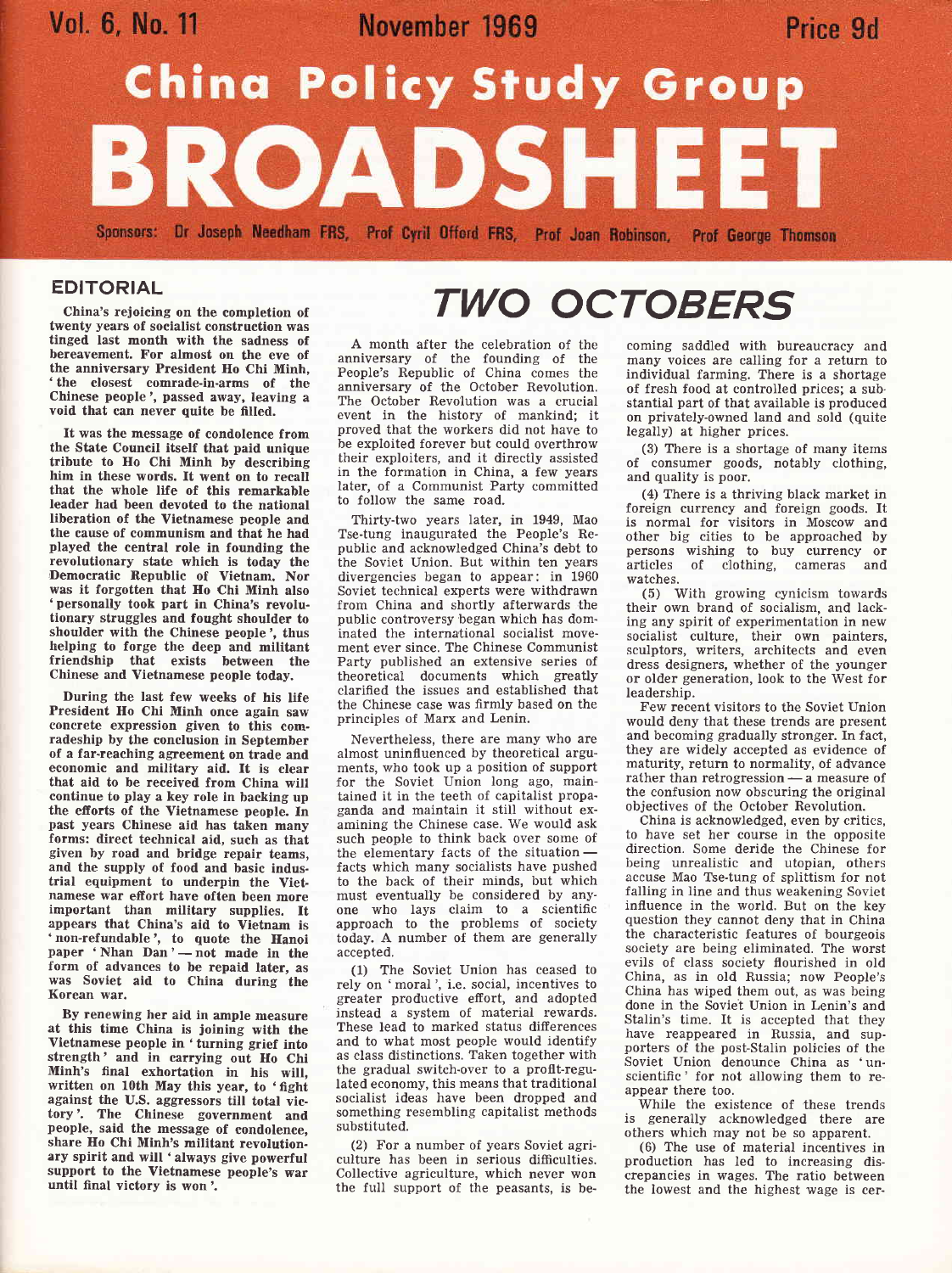tainly greater than 100 to one, High-wage earners receive permits enabling them to buy motor cars, domestic equipment, flats and imported goods still in short supply. Inevitably, this has led to bribery, cases of which are frequently reported in the Soviet press.

(7) The Soviet Union is in debt at home and abroad and the debts are increasing. As under capitalism, foreign trade is financed largely by credits; during the years from 1964 to 1968 the Foreign Trade Bank borrowed 1,000 million roubles abroad. Again as under capitalism, domestic bonds are issued to raise money at home; the repayment of bonds issued before <sup>1958</sup> has been postponed by 20 to 25 years.

(8) The Soviet Union gives both economic and military aid to governments that are engaged in hostilities against liberation movements and even, in the case of India, against China. It has also given aid to the fascist government of Indonesia, responsible for the slaughter of many hundreds of thousands of Communists and others among its own peopie.

(9) The Soviet Union is feared and distrusted by its 'allies' in Eastern Europe. After 24 years of close association there is more mass opposition to the U.S.S.R. than ever before. In Czechoslovakia, the occupation has turned opposition to hatred. In Romania, efforts have been made to sever the ties with the Soviet Union. It has been considered necessary to keep Soviet troops in most of the nominally friendly countries of Eastern Europe.

In all the matters mentioned above there are significant differences between Soviet and Chinese practice. Even those who believe some of the Soviet policies to be fully justified will agree that they act differently. In most instances the state of aftairs in the Soviet Union accords rather closely with that in capitalist countries. Private production in agriculture, high prices, black markets, juvenile delinquency, corruption, mounting national debt, wide variations in wages, the stationing of troops abroad, aid to reactionary regimes all these are typical rroops abroad, ald to reactionary regimes — all the<br>of capitalism, particularly in its imperialist stage.

When we see these manifestations in our own country, socialists unhesitatingly describe them as evils of capitalism, inseparable from it, and to be ended only with its end. When the same phenomena are seen in the Soviet Union is it not cause for serious thought? How can it be argued that the Soviet Union and not China is the pattern of socialism when the Soviet Union exhibits all these phenomena — and China does not?

#### CLASS STRUGGLE-THE KEY

We believe that the profound differences between Soviet and Chinese society arise out of two different attitudes to class strugggle. At the Soviet 20th Congress it was said that classless society had already been built and the dictatorship of the proletariat was no longer necessary.

The Chinese take the opposite view; they hold that class struggle continues and the danger of a capitalist restoration remains long after the means of production have been socialised.

Despite Soviet claims, there is also class struggle in the U.S.S.R. today, a struggle between a ruling elite living in affiuence, and the working class and peasantry whose work makes this affluence possible.

The Cultural Revolution brought into the open tendencies and individuals that would, if unchecked, have reversed China's course. It showed that the ordinary people can be relied on to expose self-seeking at whatever level, and shed new light on a fundamental problem of socialist society.

In the Chinese People's Republic, workers and peasants are taking power into their own hands; in the U.S.S.R. it is in the hands of a privileged group. Having started from the same premises, the Soviet and Chinese revolutions now stand as polar opposites.

## CHINA AND PEACE

In 1916 Lenin wrote his now classical pamphlet 'Imperialism, the Highest Stage of Capitalism'. In this and in further articles written about the same time he explained the link between monopoly capital and imperialism and showed how the economic system upon which monopoly capital depended made imperialist wars inevitable. Anyone who takes the trouble to study these articles will see that Lenin's thesis has been amply borne out by the experience of the last fifty years. Above all he makes it clear that imperialism engenders war and that wars will continue to occur so long as imperialism exists.

Yet these are facts that people try to ignore. The thought of a nuclear war is so terrifying that it is natural to hope for peace in our time. Hence we have had a series of disarmament conferences, of plans to outlaw nuclear weapons and, perhaps the greatest fraud of all, the treaty banning certain types of nuclear tests. AII the proposals put forward by the advocates of nuclear disarmament seem so very reasonable, so very much to the advantage of all, that it seems incredible that they should not have been adopted long ago. But, in all these plans, one very significant factor is left out of account; the fact that imperialism must lead to war, which Lenin understood so well.

#### IMPERIALISM STILL AGGRESSIVE

For stating these very obvious truths, the Chinese leaders have been the target of abuse from all and sundry, and above all from the present Soviet leaders and their followers. Of course, the fact that wars wiII occur so long as imperialism exists does not mean that the peoples of the world cannot play a major part in preventing a particular war or in curbing the aggression of an imperialist country. Indeed the invention of weapons of mass destruction has greatly encouraged the progressive forces to increase their efforts for peace. But one thing these inventions have certainly not done and that is to make the imperialists less aggressive. On the contrary, they have always been ready to use any weapon they think would assist their aims. It was an imperialist pover that used atomic weapons against civilians, and that today 'is waging chemical warfare on combatants and non-combatants alike.

Against this, during the 20 years of the People's Republic, the Chinese have pursued a consistent policy for peace. They alone have emphatically declared that they will not be the first to use nuclear weapons. They, unlike other great powers, have no troops on foreign territory.

Do not Iet us be deceived by propaganda. Those of us who have lived long enough have heard it all before. The big

#### CORRECTION

On page 3 of BROADSHEET, September 1969, ten lines from the bottom of the second column, the word 'capitalism' should read 'imperialism'.

#### Annual Subscription Rates

- U.K. and Commonwealth (sealed surface mail); 12s. 6d.
- China, Japan, Austratia, N.Z. (airmail): 35s. 6d. (sealed); 20s. 6d.  $(unsealed)$ .
- Other countrles (surface mail): 18s. (U.S. \$2.90) sealed; 14s. 0d. (U.S, 52.40) unsealed.
- Other countries  $(airmail): 30s. (U.S. $4.20) scaled: 18s. (U.S. $2.90)$ unsealed.

THE BROADSHEET, 62 Parliament Hill, London, N.W.3.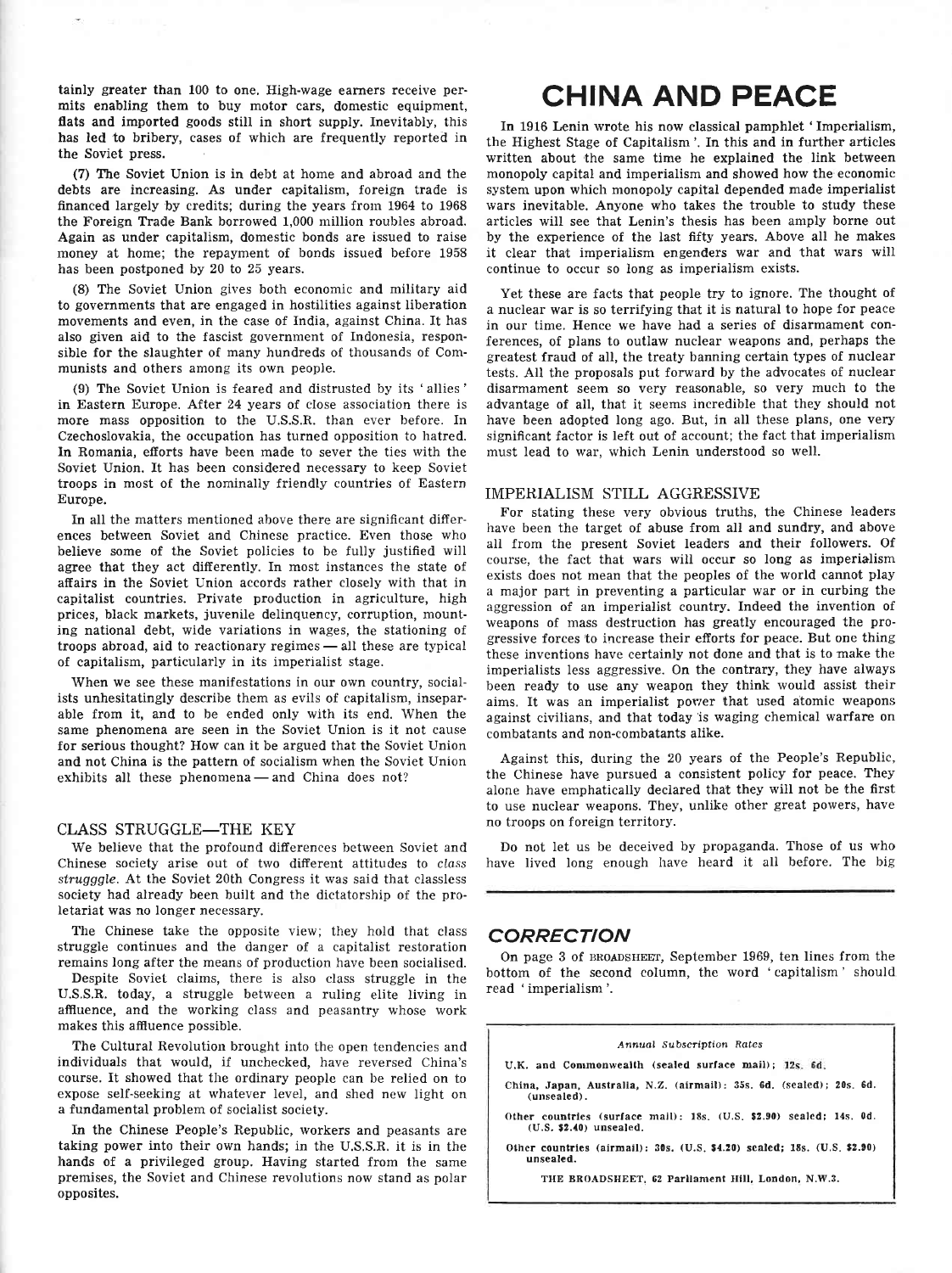bully screams when anyone treads on his toes. How wicked and foolish of the Czechs to provoke Adolf Hiiler! How stupid of pre-war Poland to expect to keep their ancient province of Pomerania when it divided Germanyl How silly of the Chinese not to appease the bully, who for 20 years has occupied part of their territory and encircled them with military bases.

#### UNDERSTANDING AND STRUGGLE

The Chinese Communist Party under its leader Mao Tse-tung has brought peace to seven hundred million Chinese and has rid their country, war-torn for almost a century, of the scourge of imperialism. Other peoples of the world can also achieve peace and prosperity when they have taken control of their own destinies. But for this a careful scientific study, in the spirit of Lenin's pioneer work, is essential. It is necessary to know more about the workings of monopoly capital and its connections with imperialism. It is necessary to have a better understanding of the struggles of people in developing countries and to see the link between their struggles and those of the working classes

in industrialised countries. Above all it is necessary for us to understand our own situation and struggle to gain control of our economie and political affairs. They cannot be left to remote control by international bankers or the politicians of the Pentagon or the Kremlin.

China's achievements have demonstrated the vital importance of full independence, economic as well as political. The Cultural Revolution has also shown what can be achieved by people who have attained unity in struggle, learning to understand themselves and their situation.

What is the relation of this revolutionary struggle to the issue of peace versus imperialist world war? Mao Tse-Tung has said: 'With regard to the question of world war there are but two possibilities. One is that war will give rise to revolution and the other is that revolution will prevent war.'

Some of the world's people have already made the choice.

CYRIL OFFORD

### SINO-SOVIET BORDER-Chinese Statement

The Western press seems suddenly to have awakened to the truth that the Chinese Government after all are not harbouring irredentist designs on Soviet territory. The Statement of October 7th, 1969, issued by the Chinese Government, apparently surprised Britain's newspapers, and their 'Pekinologists' were quickly off the mark to explain what they considered to be a new Chinese position. Yet the first paragraph of the Chinese press release should haue made clear that this was not so.

'The Chinese Government has consistently stood for peaceful settlement of the Sino-Soviet boundary question through negotiations. On 24th May, 1969, the Chinese Government issued a statement in which it reiterated this stand. In its statement, the Chinese Government pointed out that although the treaties relating to the present Sino-Soviet boundary were unequal treaties imposed on China by Tsarist Russion imperialism in the latter half of the 19th century and the beginning of the 20th century when power was in the hands of neither the Chinese people nor the Russian people, the Chinese Government was still prepared to take these treaties as the basis for an overall settlement of the Sino-Soviet boundary question and proposed that, pending a settlement, the status quo of the border should be maintained and armed conflicts averted . . .

The Statement continues: 'The responsibility for the development of the Sino-Soviet boundary question to such an acute state does not at all rest with the Chinese side. The Chinese Government has never demanded the return of the territory Tsarist Russia had annexed by means of the unequal treaties. On the contrary, it is the Soviet Government that has persisted in occupying still more Chinese territory in violation of the stipu-Iations of these treaties and, moreover, peremptorily demanded that the Chinese Government recognise such occupation as legal (our emphasis. En.). Precisely because of the Soviet Government's persistence in its expansionist stand, many disputed areas have been created along the Sino-Soviet border, and this has become the root cause of tension on the border. . . .

'On llth September, 1969, Premier Chou En-lai met Kosygin, Chairman of the Council of Ministers of the U.S.S.R., in Peking and had an exchange of views with him on the boundary question, trade and other questions in the relations between the two countries. In view of the repeated occurrence of armed conflicts along the Sino-Soviet border, in order to truly and strictly maintain the status quo of the border and avert armed conflicts, the Chinese side further proposed that the armed forces of the Chinese and Soviet sides disengage by withdrawing from, or

refraining from entering, all the disputed areas along the Sino-Soviet border, that is, those areas where the two sides disagree in their delineations of boundary line on the maps exchanged during the 1964 Sino-soviet boundary negotiations. fn order to relax the situation along the border between the two countries and enable the Sino-Soviet boundary negotiations to be held free from any threats, the Chinese side put forward the proposal that the Chinese and Soviet sides first of all reach an agreement on the provisional measures for maintaining the status quo of the border, for averting armed conflicts and for disengagement, The Chinese Government already delivered an official letter to the Soviet Government to this effect on 18th September, 1969. On 6th October, 1969, the Chinese Government reiterated this proposal in another official letter to the Soviet Government.'

Some Pekinologists contend that China's agreement to negotiate with the Soviet Union on border problems, and related issues such as trade, was born out of the fear that Moscow would otherwise, in a pre-emptive strike, destroy China's nuclear installations. However as the Statement makes clear, China will neither blackmail nor be blackmailed.

'China develops nuclear weapons for defence and for breaking the nuclear monopoly. The Chinese Government has declared solemnly on many occasions that at no time and under no circumstances will China be the first to use nuclear weapons. It is both ridiculous and absurd to vilify China as intending to launch a nuclear war. But at the same time China will never be intimidated by war threats, including nuclear war threats. Should a handful of war maniacs dare to raid China's strategic sites in defiance of world condemnation, that will be war, that will be aggression, and the 700 million Chinese people will rise up in resistance and use revolutionary war to eliminate the war of aggression....

'The Chinese Goverment has never covered up the fact that there exist irreconcilable differences of principle between China and the Soviet Union and that the struggle of principle between them will continue for a long period of time. But this should not prevent China and the Soviet Union from maintaining normal state relations on the basis of the Five Principles of Peaceful Coexistence. The Chinese Government has consistently held that the Sino-Soviet boundary question should be setfled peacefully and that, even if it cannot be settled for the time being, there should definitely be no resort to the use of force. There is no reason whatsoever for China and the Soviet Union to fight a war over the boundary question'.